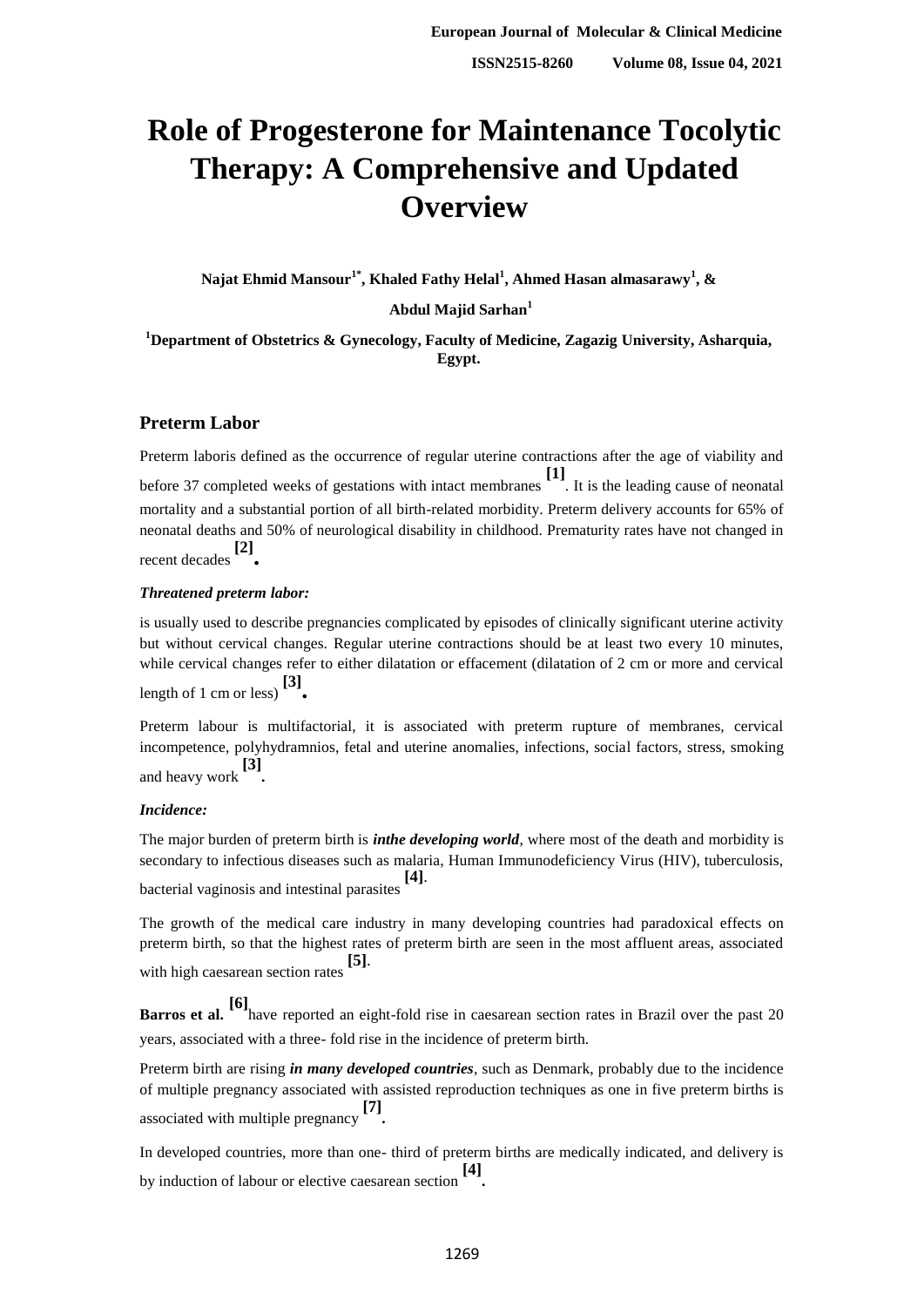**ISSN2515-8260 Volume 08, Issue 04, 2021**

#### *Causes of preterm labor:*

As the cause of labor still remains elusive, the exact cause of preterm birth is also unsolved. In fact, the cause of 50% of preterm births is never determined. Labor is a complex process involving many factors. Four different pathways have been identified that can result in preterm birth and have considerable evidence: precocious fetal endocrine activation, uterine over distension, decidual bleeding, and intrauterine inflammation/infection. Activation of one or more of these pathways may happen gradually over weeks, even months. From a practical point, a number of factors have been identified that are associated with preterm birth, however, an association does not establish causality **[8]** .

#### *Maternal background:*

A number of factors have been identified that are linked to a higher risk of a preterm birth: age at the upper and lower end of the reproductive years, being more than 35 or less than 18 years of age **[9]** .Maternal [height](http://en.wikipedia.org/wiki/Human_height) and [weight](http://en.wikipedia.org/wiki/Human_weight) can also play a role. Further, in the US and the UK, Afro-American and

Afro-Caribbean women have preterm birth rates of 15–18%, more than double than that of the white population. This discrepancy is not seen in comparison to Asian or Hispanic immigrants and remains unexplained **[9]** .

Pregnancy interval makes a difference as women with a 6 months span or less between pregnancies have a two-fold increase in preterm birth **[10]** .Studies on type of work and physical activity have given conflicting results, but it is opined that stressful conditions, hard labor, and long hours are probably linked to preterm birth **[9]** .

Women who have undergone previous surgically [induced abortions](http://en.wikipedia.org/wiki/Induced_abortion) have been shown to have a higher risk of preterm birth (less than 37 weeks), as well as extreme preterm birth (less than 28 weeks) **[11]** .

The preterm birth link has not been shown in women who terminated their pregnancies medically with pills such as mifepristone. Adequate maternal [nutrition](http://en.wikipedia.org/wiki/Nutrition) is important. Women with a low [BMI](http://en.wikipedia.org/wiki/Body_mass_index) are at increased risk for preterm birth **[12] .**

Further, women with poor nutritional status may also be deficient in [vitamins](http://en.wikipedia.org/wiki/Vitamin) and [minerals.](http://en.wikipedia.org/wiki/Mineral) inadequate nutrition is critical for fetal development **[10]** [.Obesity](http://en.wikipedia.org/wiki/Obesity) does not directly lead to preterm birth; however, it is associated with diabetes and hypertension which are risk factors by themselves. Women with a previous preterm birth are at higher risk for a recurrence at a rate of 15–50% depending on number of previous events and their timing **[9]** .

To some degree those individuals may have underlying conditions (i.e. uterine malformation, hypertension, diabetes) that persist. Genetic make-up is a factor in the causality of preterm birth. An intra- and transgenerational increase in the risk of preterm delivery has been demonstrated. No single gene has been identified, and it appears with the complexity of the labor initiation, that numerous polymorphic genetic interactions are possible **[13]** .

### **Prediction of Preterm Labor**

Helpful clinical test should predict a high risk for preterm birth during the early and middle part of the third trimester, when their impact is significant. Many women experience false labor (not leading to cervical shortening and effacement) and are falsely labelled to be in preterm labor. The study of preterm birth has been hampered by the difficulty in distinguishing between "true" preterm labor and false labor. These new test are used to identify women at risk for preterm birth **[8]** .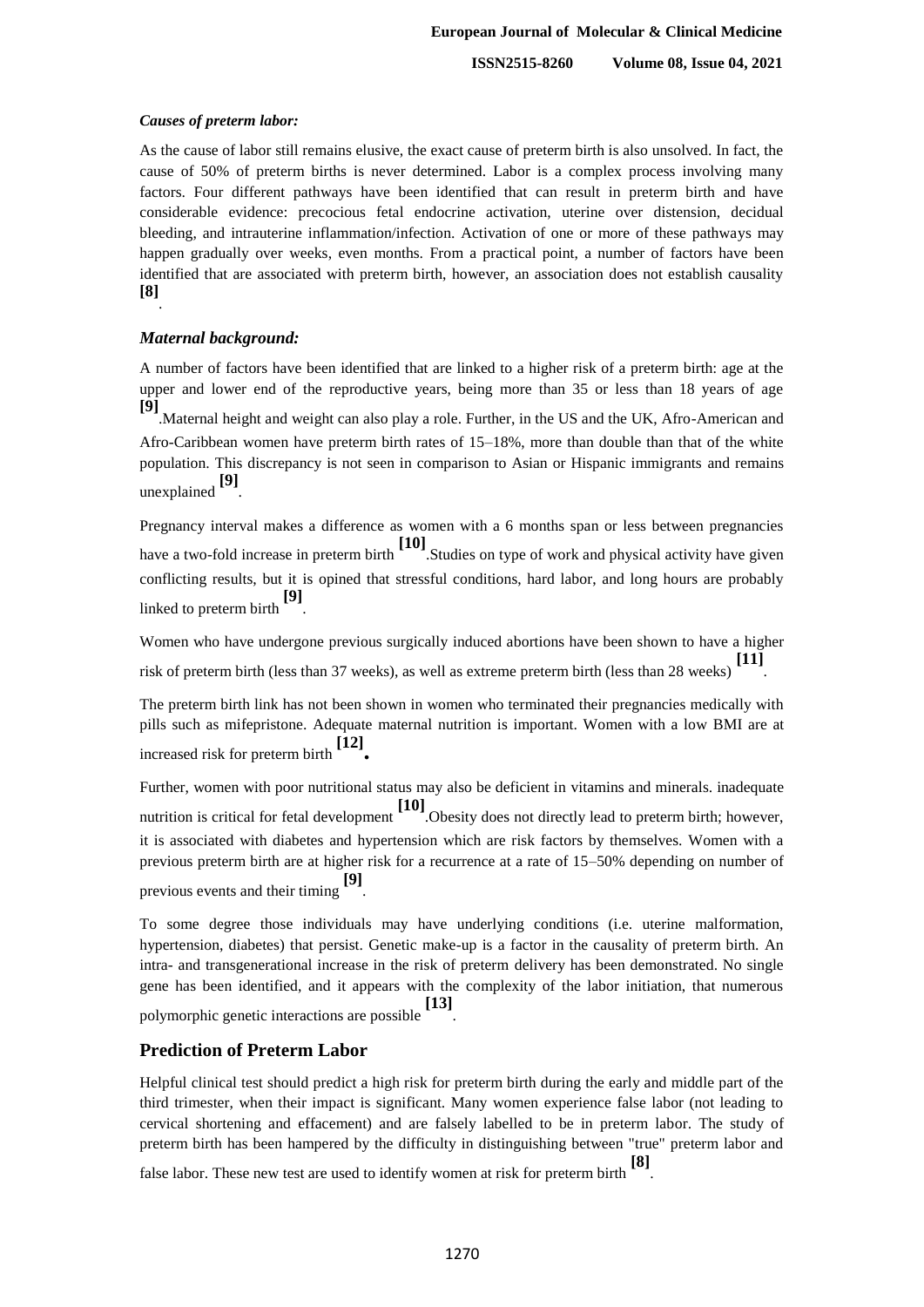## **European Journal of Molecular & Clinical Medicine**

**ISSN2515-8260 Volume 08, Issue 04, 2021**

Predictors of preterm birth can be classified as *primary predictors*, predictors that are known before the onset of pregnancy and secondary predictors that may be present only after the onset of pregnancy **[8] .**

## *Primary predictors:*

Primary predictors include most of the classical risk factors for preterm birth (e.g. baseline characteristics, historical data, chronic maternal disease, lifestyle or socio- economic conditions). Primary predictors may be used to estimate the baseline risk of preterm birth and primary prevention would seek to modify these risk factors **[8]** .

### *Secondary predictors:*

Starting from the baseline risk, *secondary predictors* of preterm birth may help to adapt the risk of preterm birth during the course of pregnancy in individual women. Secondary markers would include signs, symptoms and findings in pregnancy that are would use these markers to provide interventions known to increase the risk of PTL. Secondary prevention would use these markers to provide interventions known to decrease the risk of preterm birth in selected high risk populations.

Primary prevention of preterm birth has been an important topic in public health for many years, whereas the screening for early signs has always been an important topic in practical obstetric care. Traditionally, attention has focused on symptoms suggestive of preterm labour and the results of the digital vaginal examination. During the last two decades, the detection of Fetal Fibronectin (FFN) from cervicovaginal secretions and cervical shortening diagnosed by transvaginal ultrasonography have

emerged as the major secondary predictors of preterm birth **[14]** .

## *History:*

Women with a previous history of spontaneous PTB are 3.6 times more likely to deliver preterm spontaneously but 2.5 times more likely to have an iatrogenic PTB. Women who have had an iatrogenic PTB for medical indications are 10.6 times more likely to deliver preterm again for medical reasons and 1.6 times more likely to have a spontaneous PTB **[15]** . Women with a history of a previous PTB or a second trimester loss are at high risk of PTB **[16]** . Other factors that may be relevant are surgical termination of pregnancy, repeated dilatation and curettage **[17]** .

### *Preterm labor index (tocolysis index):*

In 1973, *Baumgarten and Gruber* proposed a tocolysis index for evaluating likelihood of preterm delivery, combining the four clinical factors of uterine contraction, Premature Rupture of Membranes (PROM), genital bleeding, and cervical dilatation. Because of premature rupture of membranes is a useful marker in itself; when it was present, 75% of patients already were in labor at admission, and another 10% delivered after spontaneous labor within 48% hours. So, a modified version of the tocolysis index, called the preterm labor index (excluding rupture of membranes) to evaluate the likelihood of preterm delivery in patients without PROM **[18]** .

Preterm Labor Index (PLI) based on (uterine contraction, genital bleeding, and cervical dilation) and reported the likelihood of preterm delivery before 37 weeks and of delivery within 1 week in patients with a PLI score of 4 or higher as being 88.4% and 50.7%, respectively. This is significantly higher than the likelihood (55.2% and 10.3%) in patients with a PLI of 3 or lower **[19]** .

| <b>Table</b> (1): Preterin fabor muex |             |  |   |  |  |                   |  |  |  |
|---------------------------------------|-------------|--|---|--|--|-------------------|--|--|--|
|                                       | <b>Sign</b> |  |   |  |  | <b>No. Points</b> |  |  |  |
|                                       | 0           |  | 2 |  |  |                   |  |  |  |
|                                       |             |  |   |  |  |                   |  |  |  |

**Table (1): Draterm labor ind**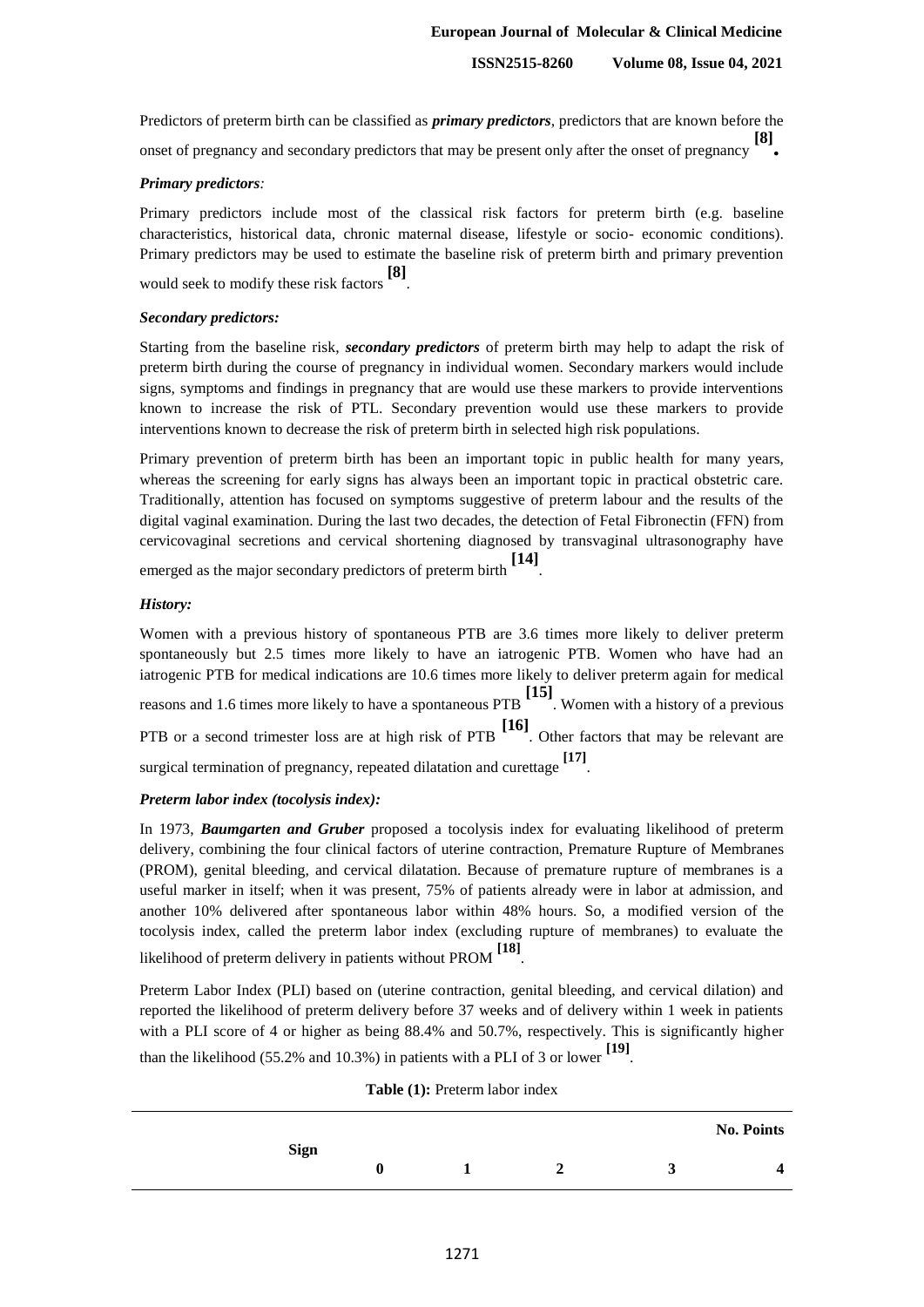### **European Journal of Molecular & Clinical Medicine**

**ISSN2515-8260 Volume 08, Issue 04, 2021**

| <b>Uterine</b><br>Contraction $(h)$ | None | < 6        | > 6          | $\cdots$     | .  |
|-------------------------------------|------|------------|--------------|--------------|----|
| <b>Genital bleeding (ml)</b>        | None | <10        | >10          | .            | .  |
| Cervical dilation (cm)              | None | 1 to $<$ 2 | $2$ to $<$ 3 | $3$ to $<$ 4 | >4 |

## **Role of Progesterone in Preterm Labor**

Women with a short cervix that received hormonal treatment with a progesterone gel had their risk of prematurely giving birth reduced. hormone treatment was administered vaginally every day during the second half of a pregnancy.

Women with a short cervix in the trial had benefit in two ways: a reduction in births less than 32 weeks and a reduction in both the frequency and the time their babies were in intensive care **[20]**.Vaginal progesterone was shown to be better than placebo in reducing preterm birth prior to 34 weeks in women with an extremely short cervix**[21]** .

da Fonseca et al., (2013) **[22]**suggested that vaginal progesterone could prevent preterm birth in women with a history of preterm birth. According to Harris (2011) <sup>[23]</sup>, women with a short cervix that received hormonal treatment with a progesterone gel had their risk of prematurely giving birth reduced. The hormone treatment was administered vaginally every day during the second half of a pregnancy.

Two new multisite randomized double-blind trials addressed the efficacy of progesterone in women at increased risk for preterm labor:

In the first study, 655 women with twin gestations received weekly intramuscular injections of 17P or placebo beginning at 16 to 20 weeks of gestation and ending at 35 weeks. Delivery or fetal death before 35 weeks was not significantly different in the two groups **[24]** .

In the second study, 413 women with cervical length of 15 mm or less on transvaginal sonography examination at 20 and 25 weeks of gestation received either vaginal progesterone or placebo from 24 to 34 weeks of gestation. Significantly, fewer women in the progesterone group than in the placebo group had a spontaneous birth before 34 weeks (19.2% versus 34.4%). However, no significant difference was observed in neonatal morbidity**[21]** .

Hassan et al., (2011) **[25]** found that vaginal progesterone cut the risk of premature births by 42 percent in women with short cervixes. Sriram (2011) **[26]** also found that the treatment cut the rate of breathing problems and reduced the need for placing a baby on a ventilator.

Progesterone in prevention of preterm labor is not known, although progesterone has been shown to prevent the formation of gap Junctions, to have an inhibitory effect on myometrial contrations, and to prevents spontaneous abortion. In women in early pregnancy after excision of the corpus lutium**[27]** .

Progesterone treatment reduced the number of uterine contractions and significally reduced preterm delivery rates. This means that, while some women still delivered prematurely, progesterone treatment helped more- high risk women carry their pregnancies longer than a placebo treatment vaginal progesterone suppositories have been shown to decrease the rate of preterm birth in patients**[28]** .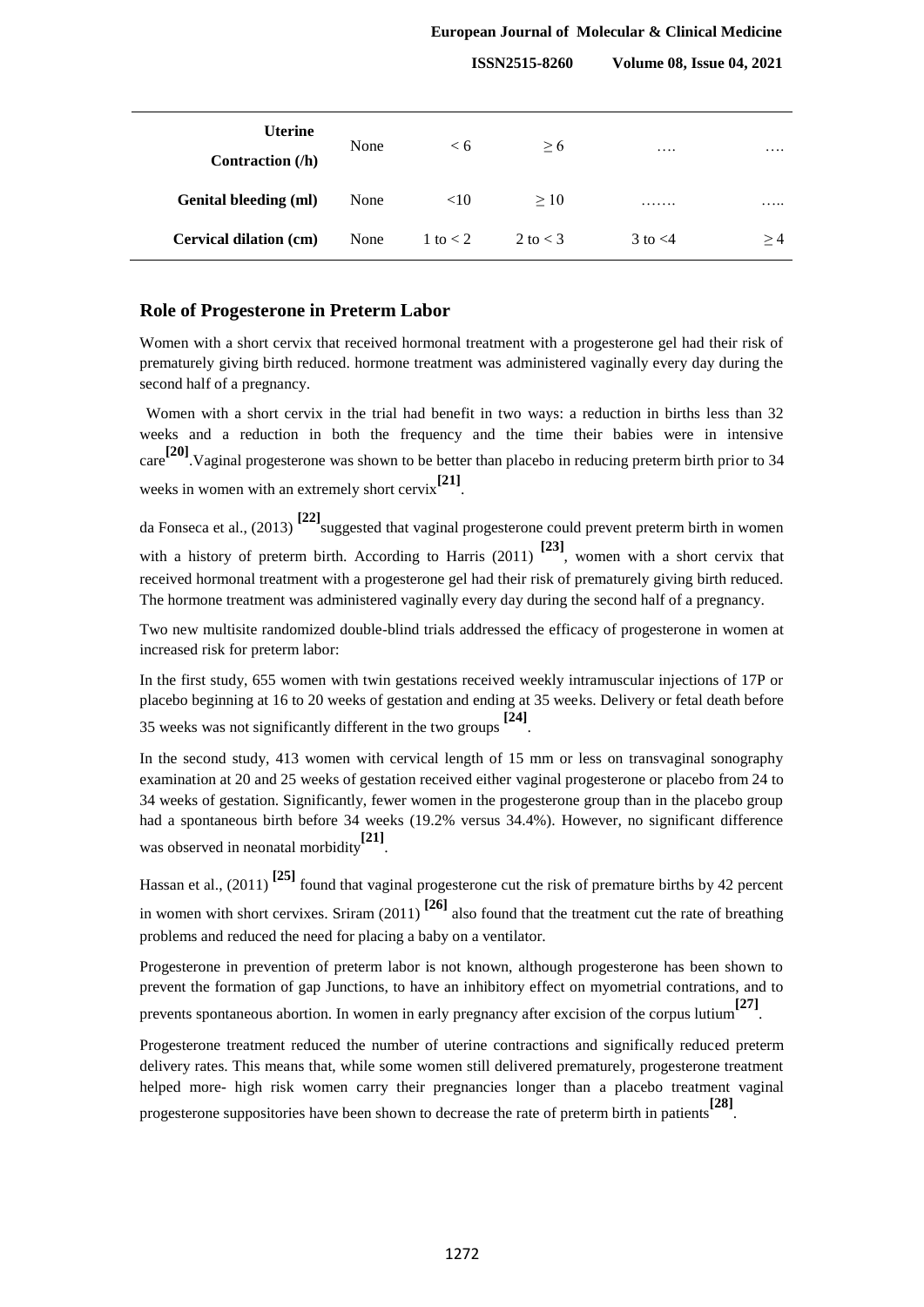The actions of progesterone on the pregnant myometrial muscle include relaxation of myometrial smooth muscle and block the action of oxytocin and inhibition of –the formation of the gap junctions**[27]** .

Progesterone also inhibits prostglandine production by amnion –choroin, decidua and has been shown to increase the binding of progesterone in the fetal meubranes at term (Mitchell, 1982).

#### **References:**

- 1. **Vogel I, Thorsen P, Curry A, et al., (2015):** Biomarkers for prediction of preterm delivery. Acta ObstetGynecolScand; 84: 516-525.
- 2. **Timothy JMM (2016):** Respiratory consequences of preterm birth. Clinical and Experimental Pharmacology and Physiology; 33: 280-4.
- 3. **Guaschino S, Seta F, Piccoli M, et al., (2016):**Aetiology of preterm labour: Bacterial vaginosis. BJOG; 113: 46-51.
- 4. **Steer PJ (2015):** The epidemiology of preterm labor: A global perspective. J. Perinat. Med.; 33: 273-276.
- 5. **Silva AA, Bettiol H, Barbieri MA, et al., (2015):** Why are the low birthweight rates in Brazil higher in richer than in poorer municipalities? Exploring the epidemiological paradox of low birthweight. Paediatr Perinat Epidemiol; 19: 43-9.
- 6. **Barros FC, Victora CG, Barros AJ, et al., (2015):** The challenge of reducing neonatal mortality in middle-income countries: findings from three Brazilian birth cohorts in 1982, 1993, and 2004. Lancet; 365: 847-54.
- 7. **Langhoff-Roos J, Kesmodel U, Jacobsson B, et al., (2016):** Spontaneous preterm delivery in primiparous women at low risk in Denmark: population-based study. BMJ; 332: 937-9.
- 8. **Simhan HN and Caritis SN (2017):** Prevention of Preterm Delivery. New England Journal of Medicine; 357 (5): 477–487.
- 9. **Goldenberg RL, Goepfert AR, Ramsey PS (2015):** Biochemical markers for the prediction of preterm birth. American Journal of Obstetrics and Gynecology; 192: 36–46
- 10. **Smith GC, Shah I, White IR, et al., (2006):** Maternal and biochemical predictors of spontaneous preterm birth among nulliparous women: A systematic analysis in relation to the degree of prematurity. International Journal of Epidemiology; 35: 1169-1177.
- 11. **Moreau C, Kaminski M, Ancel PY, et al., (2015):** Previous induced abortions and the risk of very preterm delivery. BJOG: An International Journal of Obstetrics and Gynaecology; 112: 430-437.
- 12. **Hendler I, Goldenberg RL, Mercer M, et al., (2015):** The Preterm Prediction study: Association between maternal body mass index and spontaneous and indicated preterm birth. American Journal of Obstetrics and Gynecology; 192: 882-886.
- 13. **Bhattacharya, S.; Amalraj Raja, E.; Ruiz Mirazo, E.; et al., (2010):** Inherited Predisposition to Spontaneous Preterm Delivery. Obstetrics and Gynecology; 115 (6): 1125- 1128.
- 14. **Krupa FG, Faltin D, Cecatti JG, et al., (2016):** Predictors of preterm birth. International Journal of Gynecology and Obstetrics; 94 (1): 5–11.
- 15. **Chandiramani M, Tribe M and Shennan AH (2017)**: Preterm labour and prematurity. Obstetrics, Gynaecology and Reproductive Medicine; 17: 232-237.
- 16. **Goffinet F (2005):** Primary predictors of preterm labour. BJOG: An International Journal of Obstetrics and Gynaecology; 112: 38-47.
- 17. **Burnett AF (2006):** Radical trachelectomy with laparoscopic lymphadenectomy: Review of oncologic and obstetrical outcomes. CurrOpinObstetGynecol; 18: 8-13.
- 18. **Sakai M, Sasaki Y, Yamagishi N, et al., (2013):**The preterm labor index and fetal fibronectin for prediction of preterm delivery with intact membranes. ObstetGynecol; 101: 123- 8.